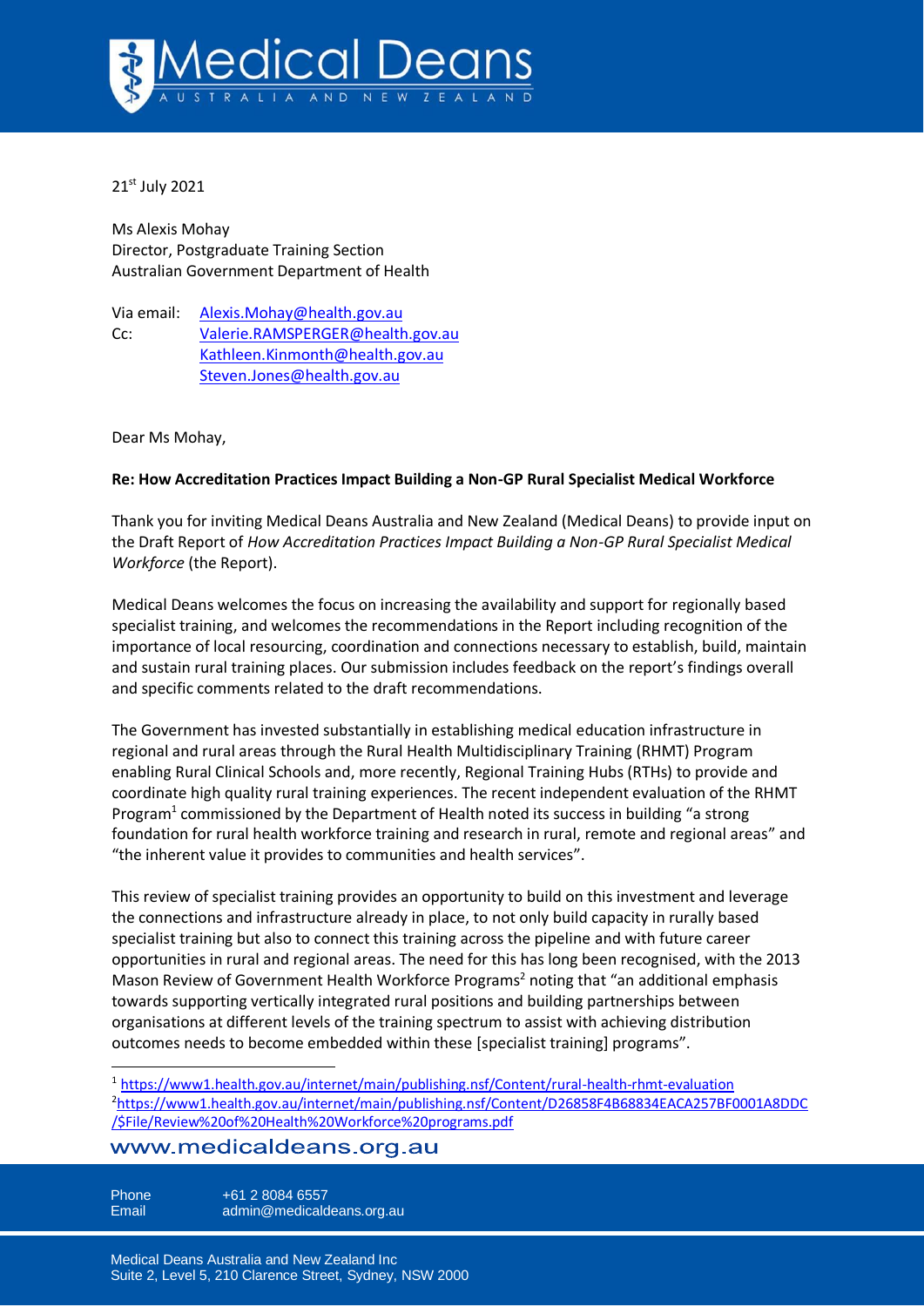

Whilst the Report makes recommendations on encouraging and facilitating connections across colleges and specialties, there is no reference to building alignment and integrating across the training continuum and we urge the Department to ensure this is rectified.

To support the expansion of accredited specialist training in rural areas and enable this integration, stronger regional governance arrangements are needed. Those with the local knowledge, relationships and connections are in the best position to most effectively facilitate and actively manage rural training based on their needs, and need to be empowered with the appropriate authority and responsibility to make the necessary decisions, to run the necessary programs, and provide the necessary support so doctors stay on a rural path at every stage of training and into their career.

While the report acknowledges the differences between rural and metro specialty training models, we found the language used to describe rural experiences to sometimes be deficit-framed. For example, the phrase on page 4 "rural health services … may not be able to provide the same training experience as a metropolitan setting" implies that the experience in the metropolitan setting is the benchmark, which we suggest isn't always the case. Indeed, the purpose of accreditation is to ensure that training provided in any setting is of the high quality required. Feedback from medical students indicates rural training is highly valued with many rural placement programs being oversubscribed. We also understand that a regional training program in Victoria achieved a 100 per cent pass rate for surgical trainees, higher than many metropolitan training programs. It is important that we move away from inadvertently continuing the historical rhetoric that rural training is somehow deficient to recognising that, when properly established and supported, and while rural training can and should be different, it is of the same high quality as metro training and is valued among junior doctors and trainees.

In addition, we suggest that more context is provided to the phrase describing the nature of rural training as "generalist specialist rather than pure specialist or subspecialist". Whilst this is often true, it overlooks the importance of generalist specialists, such as general surgeons and general physicians, and the opportunity to tap into rural training to support increased interest in and development of these specialties that are recognised as being in undersupply in Australia. We note that one of the priority areas in the draft National Medical Workforce Strategy (NMWS) is dedicated to building generalist capacity in the medical workforce.

Whilst we understand that this review is focused on non-GP specialist accreditation, it is worth noting that the approaches taken and models adopted could greatly impact and potentially benefit GP specialist accreditation and training, especially that of rural GPs and Rural Generalists. For example, there are significant benefits to training places for Obstetrician-Gynaecologists also being available to those GP-specialists requiring training in obstetrics. We encourage the Department to consider including reference to this within the Report, and further exploring models that would support this.

## **Draft recommendations**

• Recommendation 3 – We welcome the recognition that rural expertise needs to inform accreditation of rural training, however we suggest the wording is strengthened to ensure rural expertise is given the appropriate level of recognition and that the purpose of its inclusion is clear, for example by including the following wording: "…accreditation teams to include rural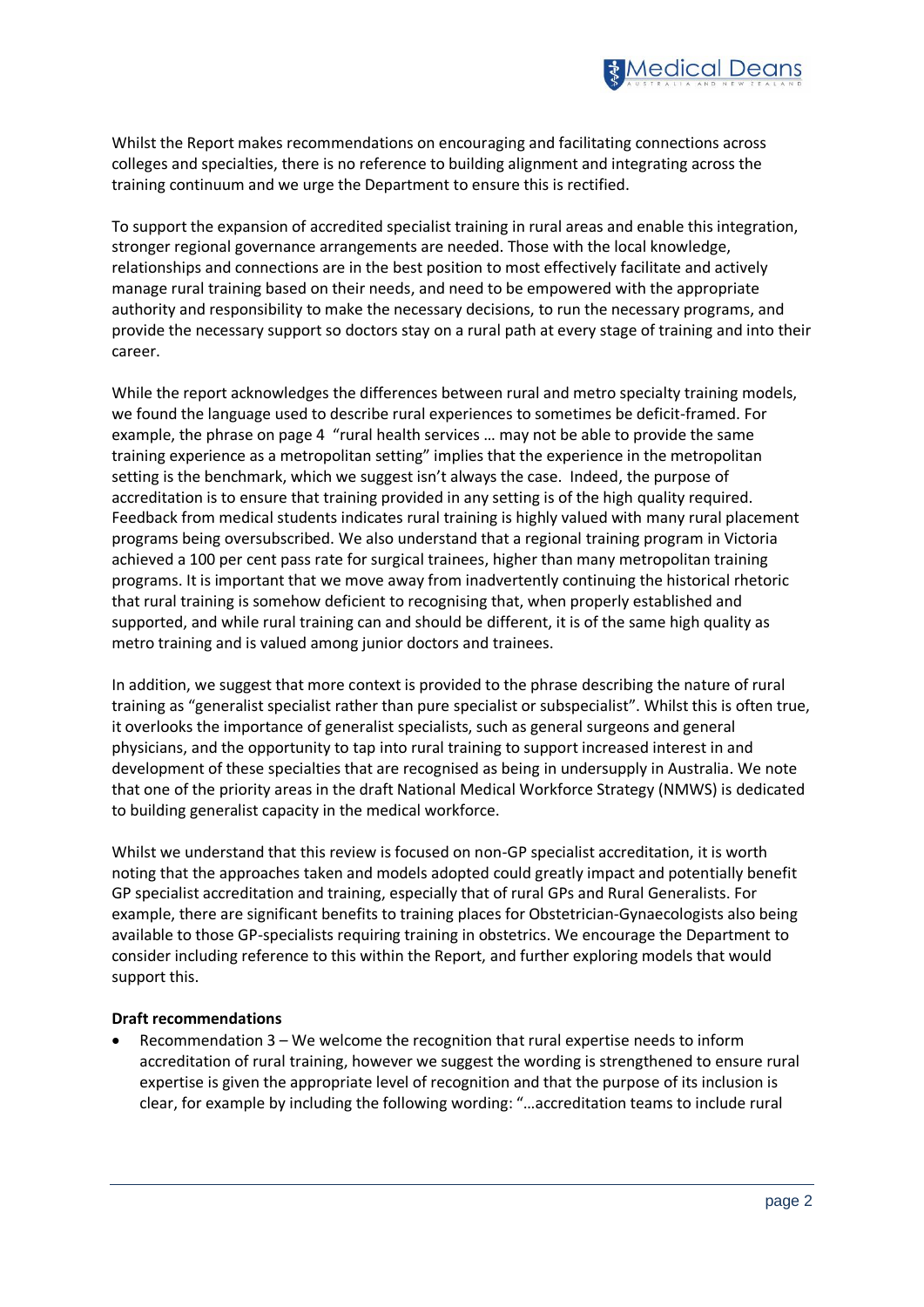

Fellows or Fellows with rural expertise *to ensure appropriate understanding within the teams informs the assessment*".

- Recommendation 4 Note: the above also applies to Recommendation 4, to ensure rural expertise appropriately contributes to informed "individualised and contextualised assessments".
- Recommendation 5 We suggest that specific mention be made of the value of leveraging the existing medical training infrastructure to help the colleges engage with rural supervisors and support specialty training. Establishing mechanisms to do this takes valuable time and resource and we need to encourage avoidance of unnecessary and costly duplication that might otherwise occur.
- Recommendation  $12 -$  We support this recommendation and suggest it be expanded to the sharing of information with pre-vocational training providers to again support the move to a more aligned and connected training continuum.
- Recommendation 13 We support this recommendation however note that care needs to be taken to ensure that improving consistency does not work against the move to increased flexibility.
- Recommendation 15 We welcome the recognition that local support and resourcing is essential and should be shared across specialist training stages. As the report notes, RTHs have demonstrated their achievements contributing to the co-design of new and novel specialty training pathways and accreditation posts. This is another opportunity to build on the existing infrastructure where RTHs could support the preparation for accreditation processes given their existing connections with rurally-inclined graduates, junior doctors, health services, training providers and the Colleges. Some RTHs already provide a similar function to that described in this Recommendation.
- Recommendation 22 We support the recognition that collaboration is required to deliver rural training however note that this is currently only referencing collaboration within the specialist training context. We strongly urge the Department to include within this recommendation, and elsewhere in the Report, the need for collaboration across the training pipeline and the benefits this would bring.
- Recommendation 23 We agree that supervisory capacity is critical to developing sustainable rural training models. So too are other aspects such as clinician leadership, and researcher and educator roles to support a sustained rural medical training workforce. We suggest this recommendation is revised to a broader frame rather than focusing solely on supervisor skills.
- Recommendation 24 We welcome the recognition that network-based training models are valuable in facilitating specialty training across rural health services. To facilitate this, we need long-term vision, planning and commitment to increasing the allocated positions and actively planning for, providing and managing training opportunities. As noted earlier, we suggest this Recommendation recognise that this needs more than systems and advocates for a regional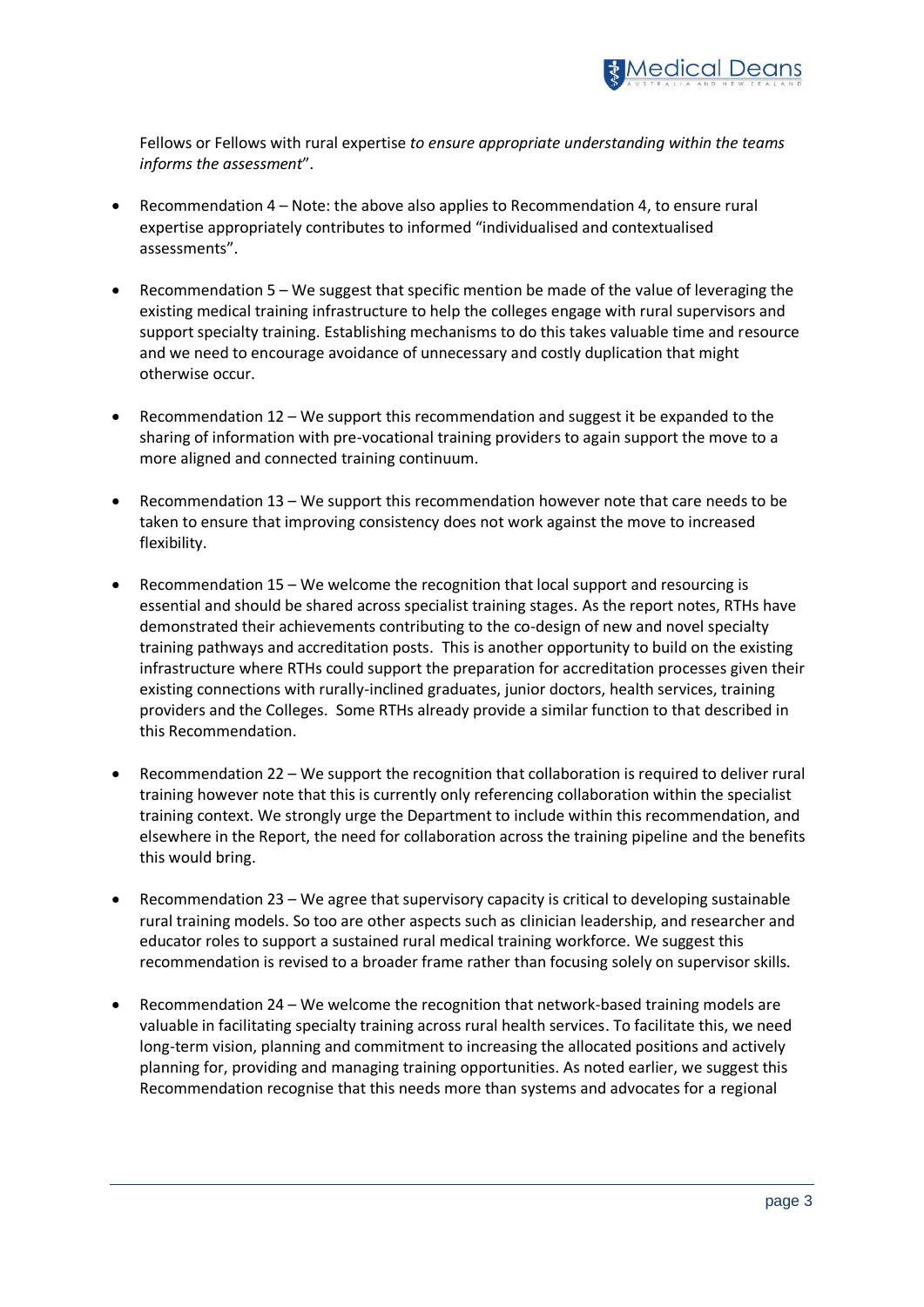

governance model that provides appropriate authority to make these decisions based on local knowledge and foresight particularly given the length of specialty training and lag time.

- Recommendation 26 We are curious as to the rationale for this recommendation and how it aligns with the draft NMWS. We are aware that medical graduates and doctors in training move across state boundaries for many reasons, and believe that specialty training pathways should recognise the need to take these in- and out-flows of trainees into account.
- Recommendation 27 As noted previously, regional and rural training providers need to be empowered to plan, support, and manage the training capacity and needs in their communities. Medical Deans has long advocated the 'flipped' model of training to support this, and within this, the need to recognise, support and build local rural leadership. As such, we suggest the wording of this recommendation be revised to echo the importance of rural leadership, and the vital role of metropolitan and larger regional health services paly in supporting this. As it is currently worded, the focus remains on the leadership being centred in the cities.
- Recommendation 28 We welcome the recognition that training networks require adequate resourcing and coordination to sustain them. Whilst a dedicated co-ordinator role is essential, care needs to be taken that its creation does not inadvertently duplicate an existing organisation or function in the region. As highlighted earlier, RTHs have demonstrated their capacity to coordinate opportunities across a range of disciplines and health services. We should build on these achievements and government's investment and require the coordination function to sit within the remit of existing organisations, such as the RTHs, rather than create new parallel models. This would be both efficient and effective, and avoids adding duplication and confusion to an already crowded training landscape.
- Recommendation 30 As noted previously, we strongly support collaboration and emphasise that it should occur across the entire medical training continuum and not solely within the vocational training space. We suggest this recommendation is amended to reflect this.
- Recommendation 31 As noted previously, there is an opportunity to leverage the existing connections established by RTHs to facilitate engagement across the training continuum. This continuity of support for trainees is more likely to support them staying in the regions and the Report's case studies demonstrate in some regions, RTHs are already making tangible contributions in resolving issues and securing accreditation posts.

As noted throughout our submission, now is the time to build on the Government's significant investment in regional training infrastructure. Strengthening regional governance will enable those with local relationships, knowledge, and commitment to make strategic, long-term decisions about medical training opportunities that best support their trainees and their communities – from medical school through to fellowship.

Whilst the Report notes that consultations were completed prior to the COVID-19 pandemic, and makes reference to "challenges that may have impacted accreditation or training during this time", we'd like to note that – fully acknowledging the challenges, disruption, uncertainty, and incredible hard work that has faced all those involved in medical education and training – we also have seen significant change and innovation during this time; including by the accreditation councils. The